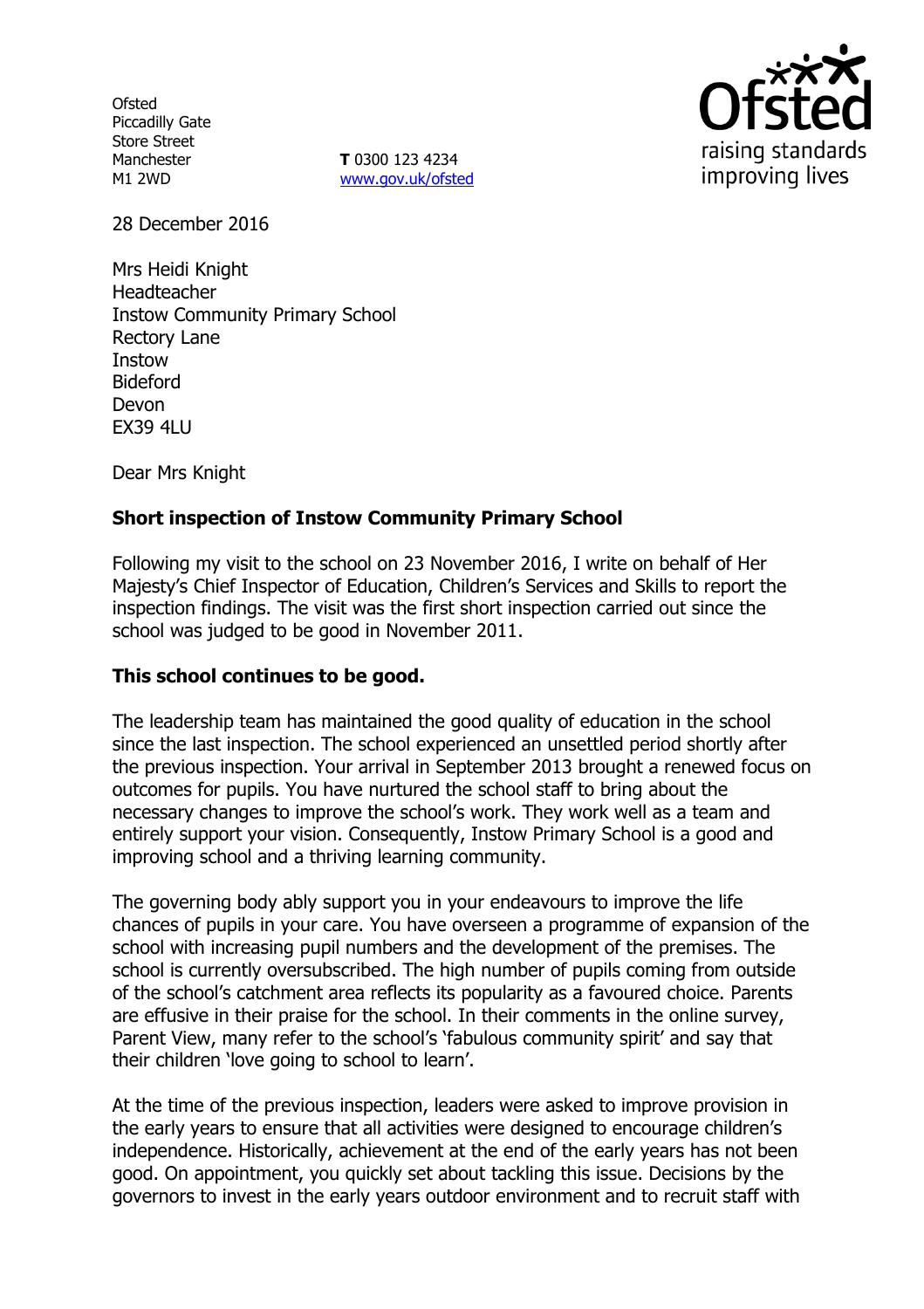

the necessary early years expertise and ensure that they are trained effectively have contributed to children's higher achievement. Children are able to develop their curiosity, explore and make choices for themselves. In 2016, the proportion of children achieving a good level of development was broadly in line with the national average. Children made good progress from their different starting points. Governors' effective management of the pre-school provision has ensured that children get a good start to school life.

The previous inspection highlighted the need to raise progress for the most able pupils in reading. There is a rich culture of reading in the school now. This supports all pupils, including the most able, to make good progress. Pupils speak enthusiastically about their reading. Their reading journals show that they read widely and often and can identify how authors use language to evoke a response in the reader. Work in books shows that pupils use the techniques that they have identified in the books that they have read to good effect to enhance their writing. For example, pupils wrote strong emotive poems of remembrance in response to reading 'For the Fallen' by Laurence Binyon.

Since the previous inspection, the school has worked hard to improve the quality of assessment practice. Leaders were asked to improve the precision of marking so that the most able writers know how to improve. Leaders have provided intensive support for teachers to understand the expectations of the new national curriculum. Teachers are using their clear understanding of pupils' achievement to address previous gaps in learning. They are providing challenge for all writers as well as the most able writers. Historically, no pupils have attained above the expected standard in writing in the early years. In 2016, no child achieved greater depth in their writing. The positive impact of your team's work is resulting in a greater proportion of pupils on track to reach 'greater depth' in their writing this academic year.

# **Safeguarding is effective.**

You ensure that staff are trained to an appropriate level. The governing body provide effective challenge and check that staff implement the school's comprehensive safeguarding policies effectively. Governors are quick to action improvements where concerns have been identified. For example, they have invested heavily in ensuring that the school site is secure. All visitors are appropriately accompanied in both the main school site and the pre-school.

Staff are tenacious in their work to keep pupils happy and safe from harm. Pupils confirm that they feel safe and that they know who to go to if they have concerns. They say that bullying happens occasionally but that leaders and teachers are good at 'sorting it out'. Pupils are supportive of each other. They are considerate and behave well. The well-established behaviour policy is closely followed and is understood by pupils and staff. As a result, incidents of poor behaviour are rare. The impact of the specialist team, who work in tandem with parents and carers, supports very well any issues relating to personal, social, emotional and health issues.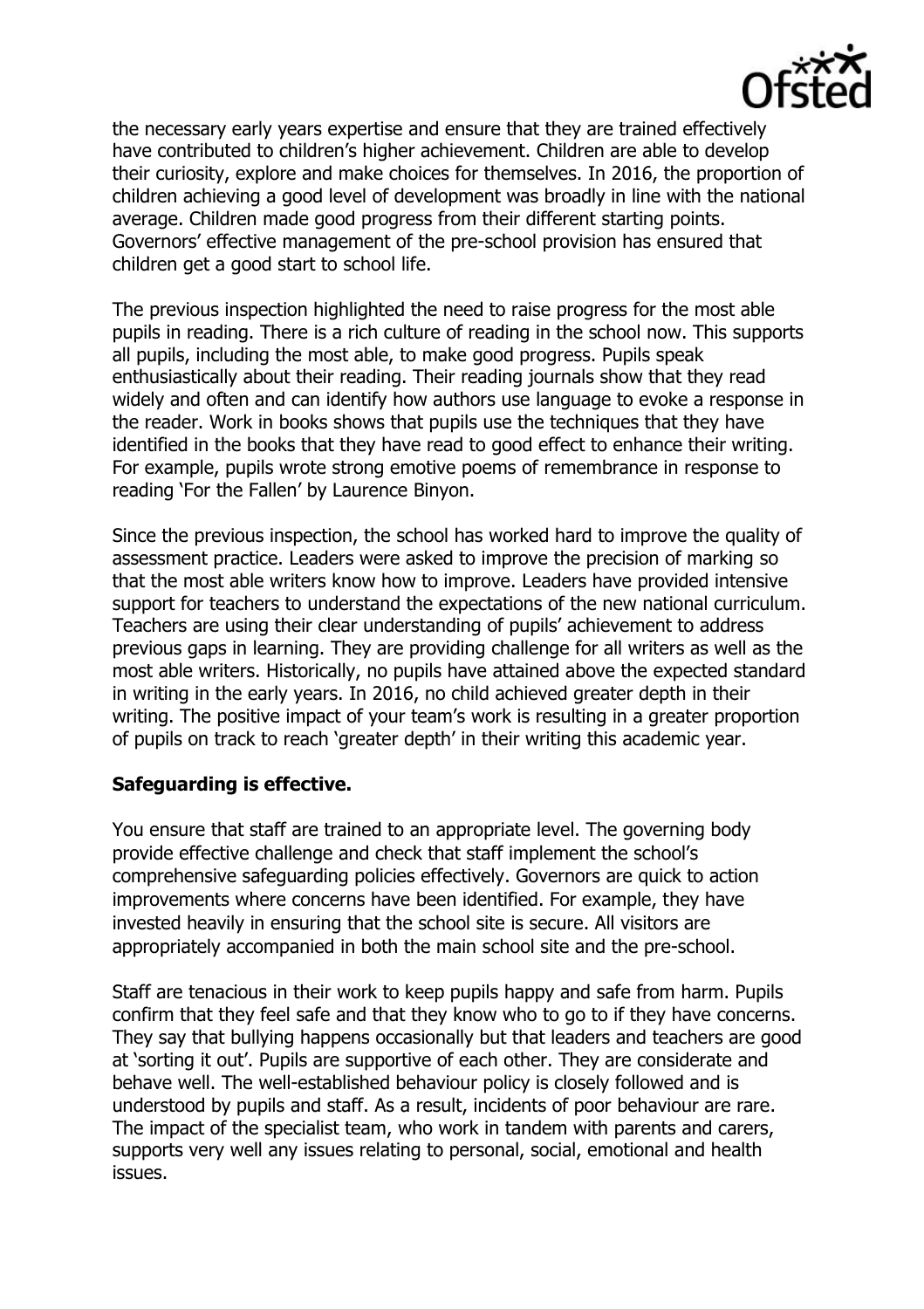

## **Inspection findings**

- You and your team work tirelessly in reaching out and working with the community to prepare pupils well for life in modern Britain. Film-making projects with a local filmmaker on the topic 'If I could fly over Instow' and fund-raising through 'beach cleans' are two of the numerous ways in which you help pupils to play an active role in celebrating and improving their local environment. Trips to the city of Bristol help pupils to understand and appreciate a more urban and multicultural community than their own. Pupils' fund-raising has also sponsored two pupils, one in Gambia and one in Cambodia. Through this work, pupils recognise the power they have to make a difference.
- Leaders and governors make effective use of the additional funding for disadvantaged pupils to ensure that they make good progress. You provide a wealth of interventions, both academic and emotionally, to ensure that pupils achieve well. Where interventions do not work, your leadership team have been swift to stop them and adopt a new approach. The attendance of disadvantaged pupils has recently improved and is now in line with the national average.
- The leader for pupils who have special educational needs and/or disabilities carefully plans high-quality support for disadvantaged pupils. As a result, these pupils make accelerated progress from their starting points. Pupils with complex medical needs are particularly well catered for. You are assiduous in your determination to provide the very best support for every child. You work closely with external agencies to seek helpful advice and guidance. For example, in tackling the issue of weaker spelling, leaders have been proactive in seeking specialist advice. There are early signs that this work is beginning to make a marked difference.
- Leaders and governors have used their checks on the school's performance to identify and tackle areas of weakness. For example, you have provided effective staff training in phonics. As a result, there has been a trend of improvement in the number of pupils meeting the expected standard in Year 1. Standards have been in line with the national average for the last two years. This represents good progress from pupils' starting points. Teachers provide effective additional support for pupils so that by the end of Year 2, all pupils meet the expected standard.
- You and your team have accurately identified the need for greater technical accuracy in grammar, punctuation and spelling across the school. In particular, pupils' spelling is weaker than other technical aspects and this limits the effectiveness of some pupils' writing. Your literacy leader has already introduced strategies to overcome this. Work in books reflects an improving picture from September 2016, although implementation varies across the school. The work in pupils' books reflects accelerated progress since September, particularly for pupils in Years 5 and 6.
- Teachers place great emphasis on developing pupils' speaking and listening skills. Pupils are therefore confident and eloquent when presenting their work or reading aloud. Planned activities promote pupils' use of language and develop their vocabulary well. For example, pupils in Years 5 and 6 were articulate in debating the pros and cons for animal welfare in zoos.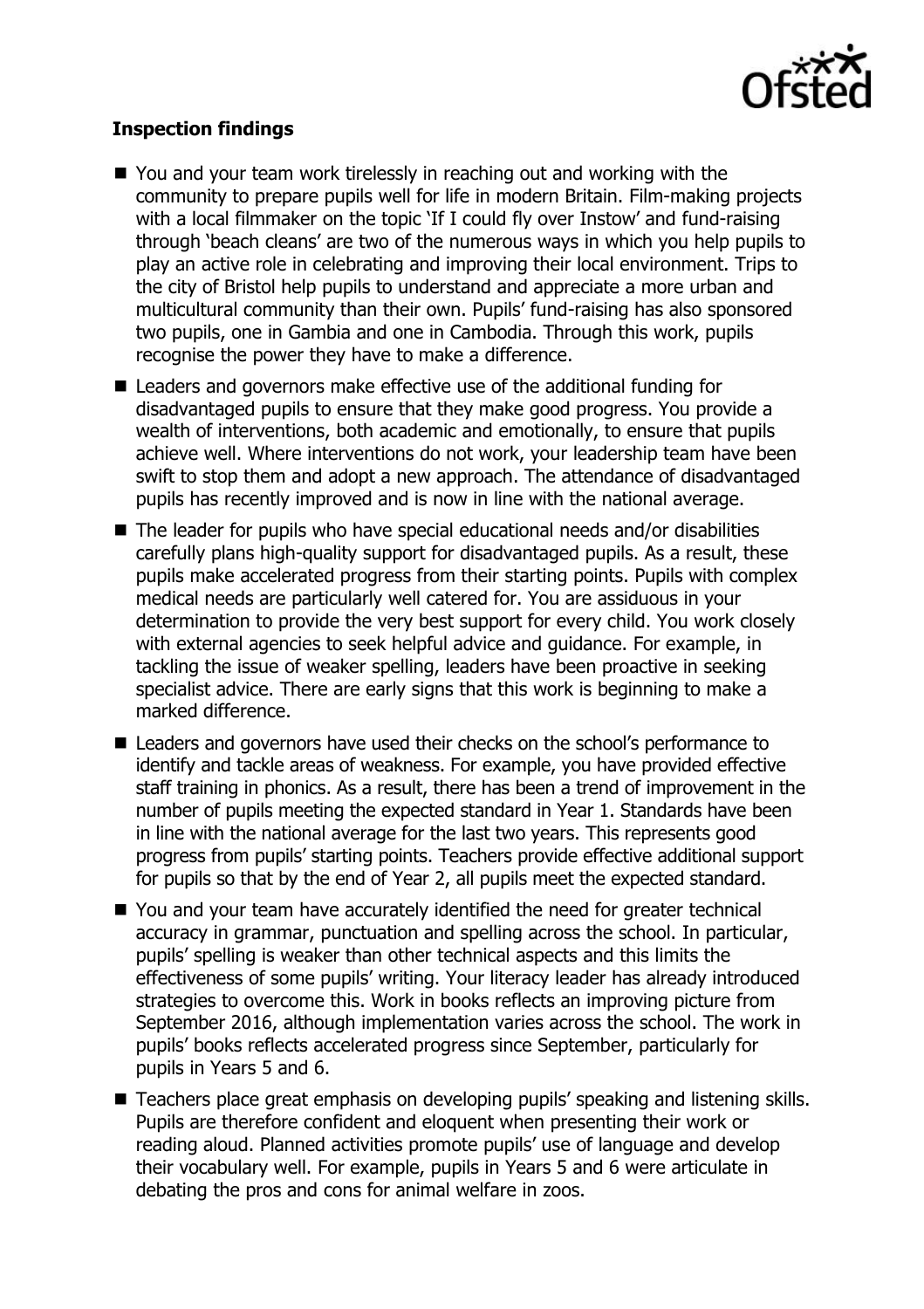

- Pupils' overall attendance remains in line with the national average. You monitor absence carefully and work closely with families to improve their child's attendance. In particular, the attendance of Traveller children has dramatically improved. However, the rates of persistent absence of a few pupils in the school remain high.
- You and your teachers have planned a curriculum programme that is well balanced. It provides excitement, challenge and creativity. Pupils are motivated. They form questions, use effective research skills for finding the answers and develop their own success criteria. Pupils in Years 4 and 5 are enthralled by their recent topic 'Across the Atlantic'. Pupils have compared different countries' imports and exports and, in doing so, have considered the importance of Fairtrade. They have used their understanding of commodities, profit and loss to develop an enterprise, printing and making bags to sell.

### **Next steps for the school**

Leaders and those responsible for governance should ensure that:

- $\blacksquare$  teachers insist that pupils use grammar, punctuation and spelling with increasing accuracy to enhance the impact of their writing on the reader
- $\blacksquare$  pupils' attendance continues to improve, particularly for pupils who are currently persistently absent.

I am copying this letter to the chair of the governing body, the regional schools commissioner and the director of children's services for Devon. This letter will be published on the Ofsted website.

Yours sincerely

Tracy Hannon **Her Majesty's Inspector**

### **Information about the inspection**

I met with you to discuss your evaluation of the school. We visited lessons together and looked at the work in pupils' books, spoke to the pupils about their learning and heard them read. Additionally, I looked at books, external reports and information about pupils' attainment and progress with the leaders for literacy and mathematics. I spoke with pupils from Years 2 to 6 to discuss their work and gather their views of the school. I spoke with four representatives from the governing body. I also took into account the 28 survey responses from Parent View, the online Ofsted questionnaire for parents, as well as the 14 responses to the staff questionnaire and 37 responses to the pupil questionnaire. I checked the effectiveness of your safeguarding and recruitment arrangements.